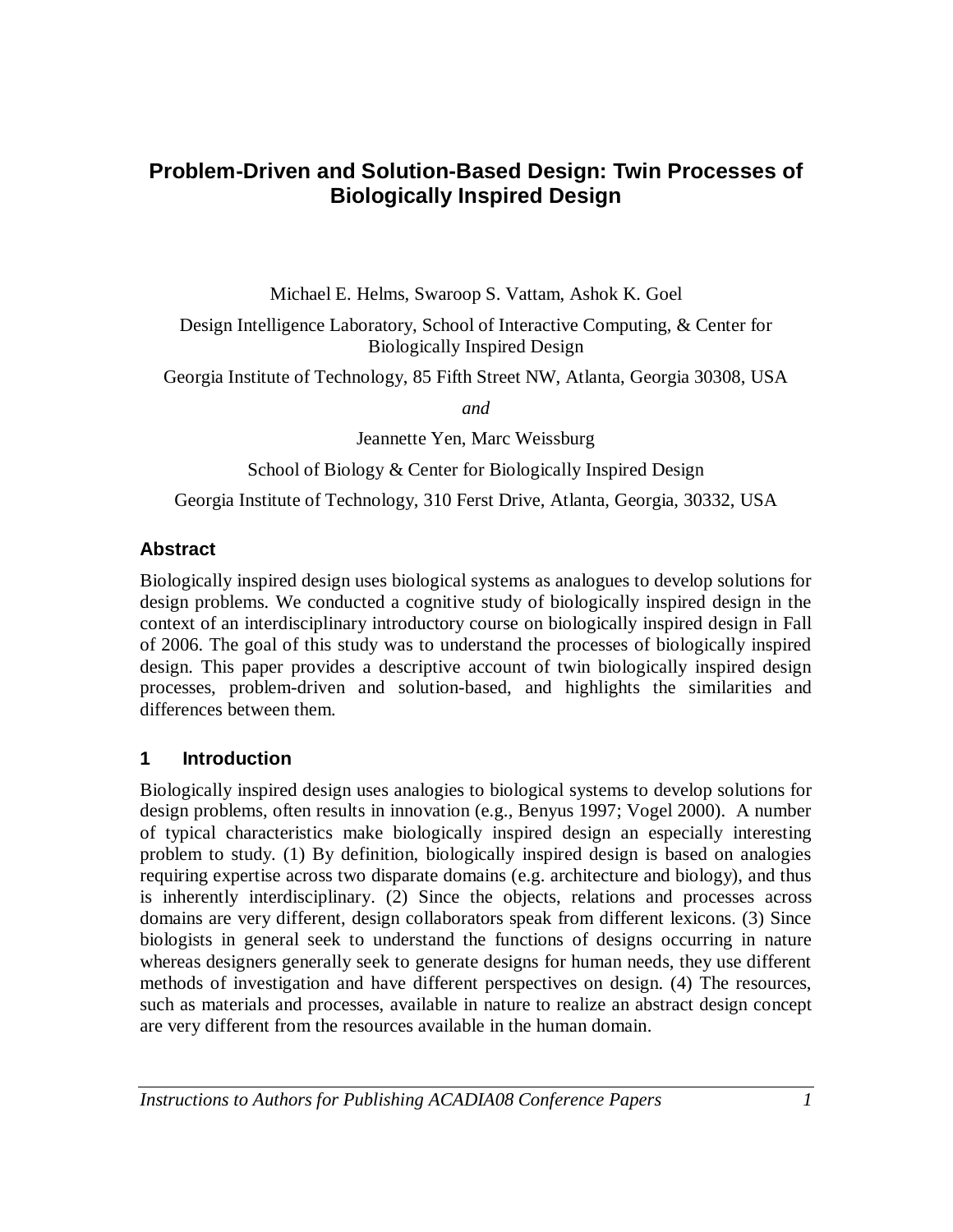The literature in the design sciences contains many case studies of biologically inspired design. Vincent & Man (2002), for example, describe their imitation of the design of pinecones to design clothing that can help regulate body temperature. Aldersey-Williams (2004) reviews several case studies of biomimetic architectural design, for example, the Kunsthaus in Graz, Austria, the Singapore Arts Center, and 30 St.Mary Axe in London.

While designers have used biology as an inspiration for thousands of years (Vogel, 2000), we are unaware of any normative process specific to the practice of biologically inspired design. This paper provides a preliminary descriptive account of biologically inspired design processes through a study conducted on the practices and products of designers in the context of doing biologically inspired design. Additional details about the study can be found in Vattam, Helms, & Goel, 2007.

## **2 The Context of the Study**

ME/ISyE/MSE/PTFe/BIOL 4803 is a project-based learning class at Georgia Tech, in which 45 students work in small teams of 4-5 designers on assigned projects. The projects involve identification of an engineering design problem and conceptualization of a biologically inspired solution to the identified problem. At the end of the semester each team made an oral presentation of their design and provided a 15-20 page final report. The final report defined the engineering problem, provided market research for existing solutions to the problem and potential market size, identified at least five potential biological sources of inspiration, and provided specifications of the final design, including technical quantitative analysis.

Each team had one biologist and a three or four from diverse engineering disciplines. The designers identified a problem that could be addressed by a biologically inspired solution, explored a number of solution alternatives, and developed a final solution design based on one or more biologically inspired solutions.

As observers, we attended all the classroom sessions, collected all course materials, documented lecture content, and observed teacher-designer and designer-designer interactions in the classroom. We also observed the interdisciplinary teams during the process of design, documented design trajectories, and evaluated the final design reports

Although this study was conducted in the context of a classroom setting, we approached the study from a design cognition perspective as opposed to a learning sciences perspective. That is, we were less concerned about the pedagogical approach and the learning outcomes of the course. Some researchers have examined pedagogical issues related to teaching biologically-inspired design (e.g. Vogel, 2000). Although our research on understanding how designers integrate biological and engineering knowledge can inform teaching strategies, this was not our central focus. From our perspective the classroom provided a setting where we could observe designers engaged in biologically inspired design.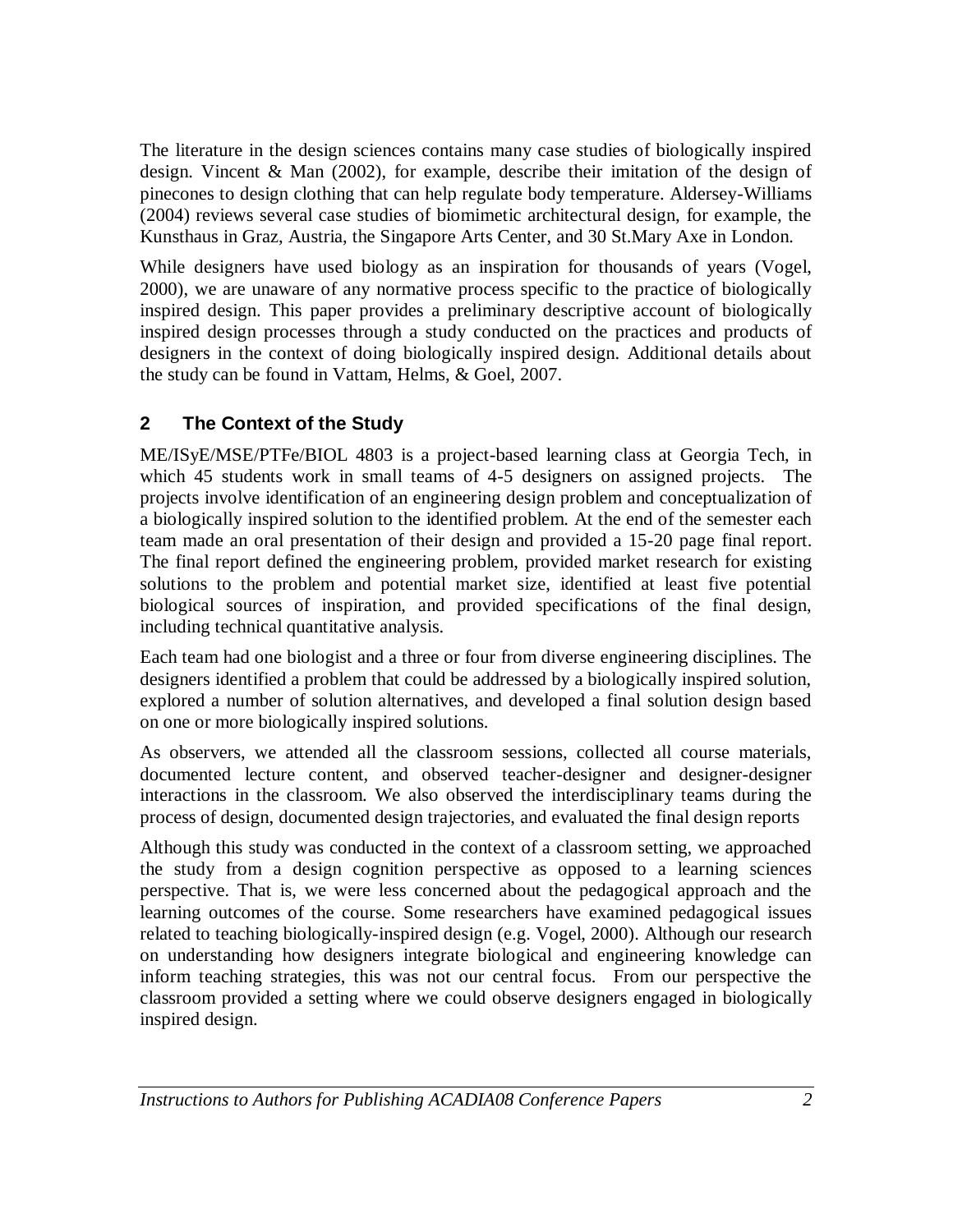## **3 Problem-Driven Biologically Inspired Design**

The pattern of problem-driven biologically inspired design follows a progression of steps, which is non-linear and dynamic in the sense that output from later stages frequently influences previous stages, providing iterative feedback and refinement loops.

- Step1: Problem Definition
- Step 2: Reframe the Problem
- Step 3: Biological Solution Search
- Step 4: Define the Biological Solution
- Step 5: Principle Extraction
- Step 6: Principle Application

# **3.1 Step 1: Problem Definition**

Designers were asked to find or invent a problem they care to solve and then were instructed to define their problem as a function. For example a group that began with the problem of preventing shark attacks on surfers defined their desired function as camouflaging a surfboard. Problem elaboration typically occurred throughout the design process, creating more refined functional requirements and constraints.

# **3.2 Step 2: Reframing the Problem**

Designers defined problems in human terms such as protecting police or avoiding shark attacks. To find solution analogues in biology, designers redefined their problems in more biological terms, often in the form of a question such as "How do biological solutions accomplish xyz function?" As an example, instead of "stopping a bullet," the reframed version was "What characteristics do organisms have that enable them to prevent, withstand and heal damage?"

## **3.3 Step 3: Biological Solution Search**

Instructors provided the four general search strategies found in Table 3.1.

# **3.4 Step 4: Define the Biological Solution**

Designers first identified structures and surface mechanisms from the biological system that were related to the reframed function, for example, the shell of the abalone for resisting impact. The initial understanding that abalone shell is hard, lightweight, resists impacts, and is regenerative, deepened over time into an understanding of the complex interactions of composite materials that are responsible for this behavior. We note that 66% of the all of design teams, and 100% of the design teams using the alternative solution-driven approach, focused on structure and surface characteristics in this way.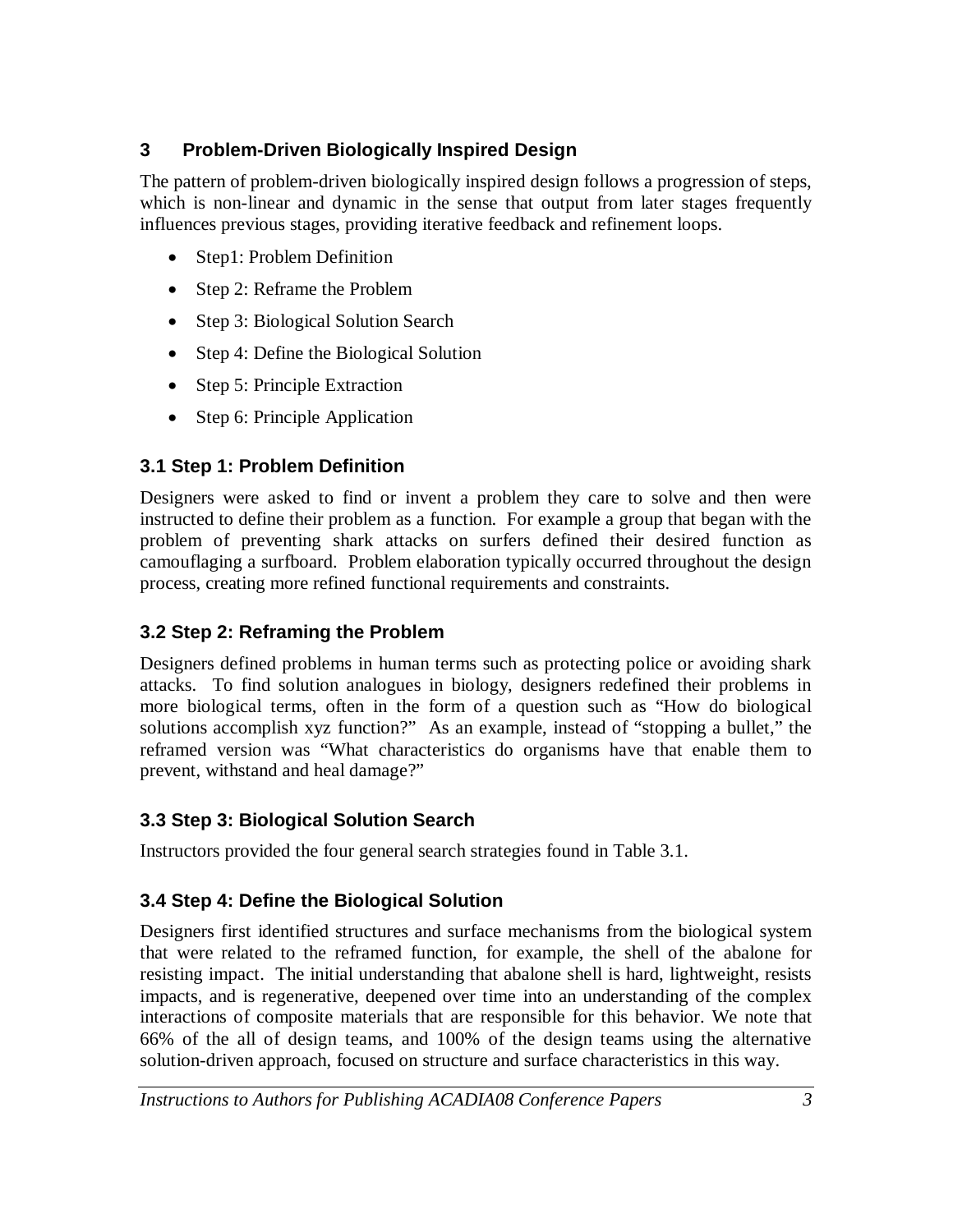#### **Table 3.1 Solution Search Heuristics**

| Search<br>Technique                      | <b>Technique Description</b>                                                                                                                                                                                   |  |  |  |  |  |
|------------------------------------------|----------------------------------------------------------------------------------------------------------------------------------------------------------------------------------------------------------------|--|--|--|--|--|
| Change<br>Constraints                    | If the problem is narrowly defined, such as "keeping cool", change<br>the constraints to increase the search space, for instance to<br>"thermoregulation".                                                     |  |  |  |  |  |
| Champion<br>Adapters                     | Find an organism or a system that survives in the most extreme case<br>of the problem being explored. For instance, for "keeping cool",<br>look for animals that survive in dessert or equatorial climates.    |  |  |  |  |  |
| Variation within<br>a Solution<br>Family | Find organism "families" that have faced and solved the same<br>problem in slightly different ways. For instance, the many<br>variations on bat ears suggest deeper solution principles for echo-<br>location. |  |  |  |  |  |
| Multi-<br>Functionality                  | Find organisms or systems with single solutions that solve multiple<br>problems simultaneously.                                                                                                                |  |  |  |  |  |

## **3.5 Step 5: Principle Extraction**

After a solution was well understood, important principles were extracted into a solutionneutral form, which required a description that removed as many specific structural and environmental constraints as possible. For example describing the principles of the abalone shell in terms of "interactions between flexible proteins and hexagonal calcium carbonate deposits" may constrain design thinking to proteins, calcium carbonate, and hexagons. On the other hand "tightly coupled composite material formation with alternating flexible and rigid structures for resisting impact," allows for the possibility of using arrangements of many different kinds of flexible and rigid material.

## **3.6 Step 6: Principle Application**

After the principle was extracted from the biological solution, designers translated the principle into the new domain. This translation involved an interpretation from one domain space (e.g. biology) into another (e.g. mechanical engineering), by introducing new constraints and affordances. In the case of the bullet proof vest, new weight, flexibility, impact resistance and manufacturing process criteria were added, along with new affordances, for example in materials. This process often created new sub-problems, which designers frequently solved with new biologically inspired solutions*.* Designs that used multiple biological analogies we classify as *compound analogical designs* (Vattam et al, 2008).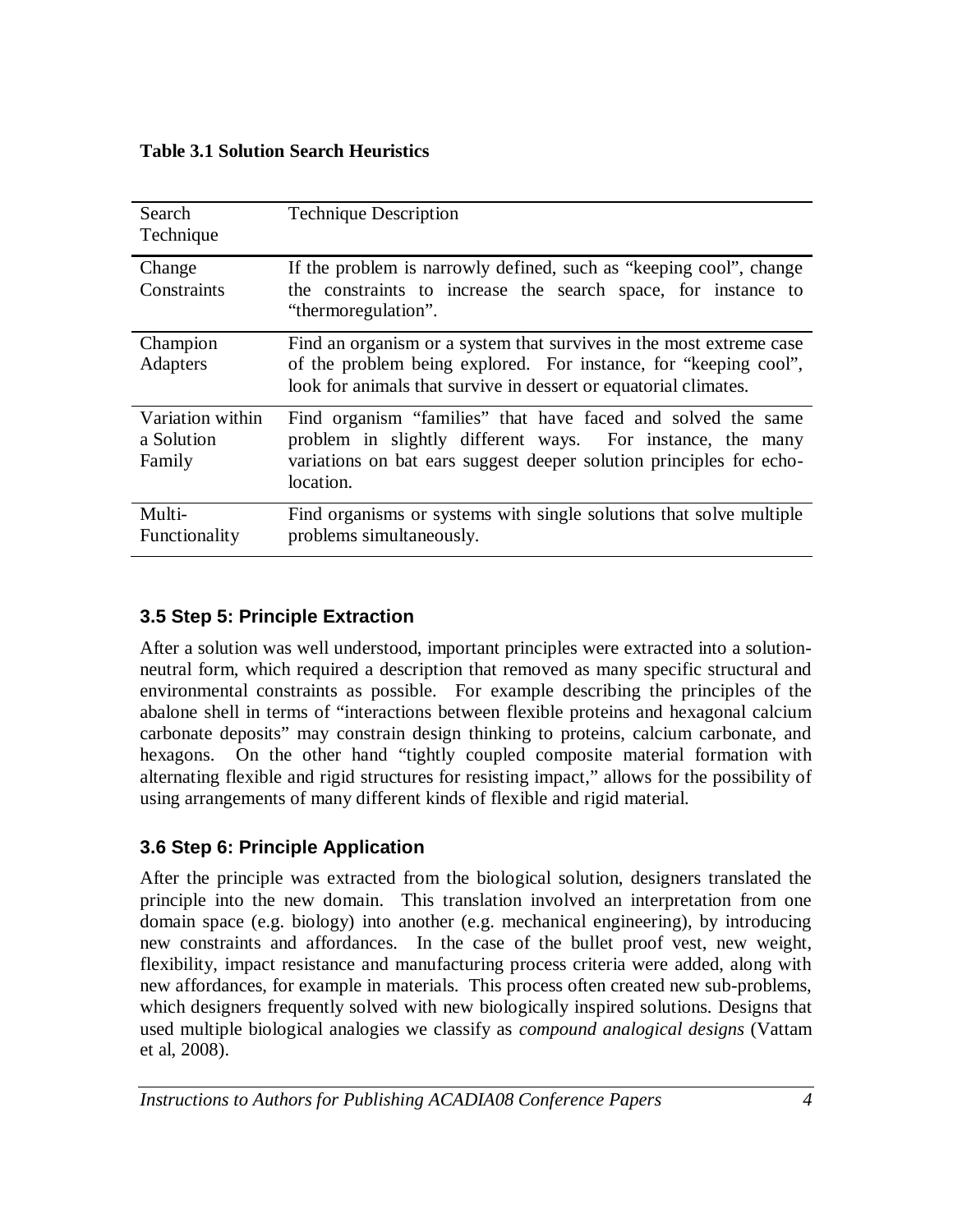## **4. Sample Problem-Driven Design Project: i-Fabric**

The i-Fabric project followed the problem-driven approach prescribed in class by the instructors. The design team arrived at the problem of conceptualizing "a thermally responsive and adaptive fabric that can be made into clothing in order to provide thermoregulation for the user in extreme temperature environments." The problem was reframed, or "biologized," as: "How are organisms in nature capable of maintaining consistent body temperatures using the least amount of energy?"

The designers found six different sources of biological inspiration, including arctic penguins, wood storks, arctic wolves, beehives, Kenyan chameleons, and humans. These choices illustrate the effectiveness of reframing the problem in biological terms. Not only do the biological entities come from different environments, they represent a wide range of behaviors at a number of different levels of biological organization, e.g. organism systems, to collections of organisms, Each source was evaluated, and an initial solution (Figure 2a) was selected based on the beehive, which uses the phase transition properties of a paraffin wax to store and release heat to moderate the temperature of the hive.

The designers initially limited themselves to making a composite material with wax. Because of the use of the same physical components from source to solution, rather than application of the principle, we classify this as a structurally focused project. As was common, the designers also encountered a new problem, in this case the problem of heat localization in the human body, and required a solution that could shift heat from central to peripheral body locations. New sub-problems, of which this is one example, occurred



**Figure 1. Counter-current bypass system**

in all of the observed design problems. As solutions were tried, obstacles to their implementation (new requirements), deficiencies in the solution (partial-solutions, as in this case), or inspiration from the source analogue provided a deeper insight into the problem, and resulted in additional design iterations.

The second iteration of the design process yielded a counter-current bypass system (Figure 1) found in several other biological cases (wood stork and arctic wolf) that could redirect heat to other parts of the body. Using this inspiration, the designers combined the phase transition material with heat conducting fibers that could channel heat from one location of the body to another (Figure 2b).

Note here the designers more away from the literal, structural translation of moving a fluid, to moving only the essential substance, heat. Since the final design used two separate mechanisms, each to accomplish a separate function, we classify this as an example of *compound analogy*, but not as a multi-functional solution. Multi-functional solutions differ in that they use a single mechanism to accomplish two or more functions.

*Instructions to Authors for Publishing ACADIA08 Conference Papers 5*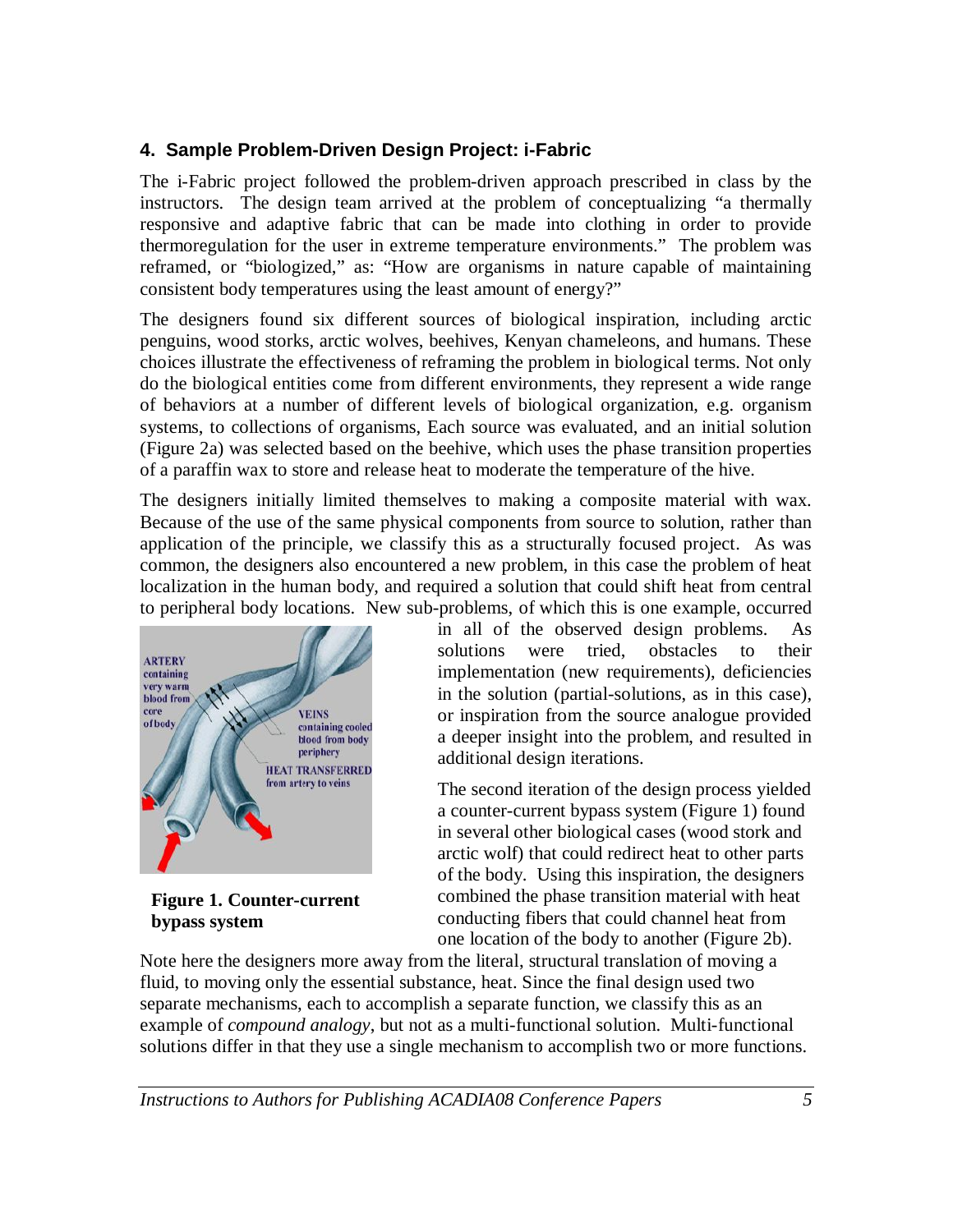



b) Final Design Concept, incorporating beeswax and counter-current systems.

a) Initial Design Concept, from Beeswax

**project.**

### **Figure 2. Problem-driven design trajectory for the i-Fabric**

### **5. Solution-Driven Biologically Inspired Design Process**

Whereas the normative biologically inspired design process taught in the class was problem-driven, we observed that in practice the design process often began with a biological solution. In fact, we note that 4 of 9 projects in 2006, and 5 of 10 projects in our follow up study in 2007, were solution-driven. A literature review of 70 cases of biologically inspired design showed that the solution-driven process appears to be at least as common as the problem-driven process (Vattam, Helms, Goel, 2007). It is difficult to make more precise characterizations as the actual design process in most literature of this kind is retrospective and more concerned with describing the final design than the process of getting to it. Some classroom exercises, and many case-studies of biological design, began with a biological solution, extracted a deep principle, and then found problems to which the principle could be applied. In general, the solution-driven biologically inspired design process follows the steps listed below.

• Step 1: Biological Solution Identification

Designers start with a particular biological solution in mind.

- Step 2: Define the Biological Solution
- Step 3: Principle Extraction
- Step 4: Reframe the Solution

Reframing forces designers to think in terms of how humans view the usefulness of the biological function being achieved.

Step 5: Problem Search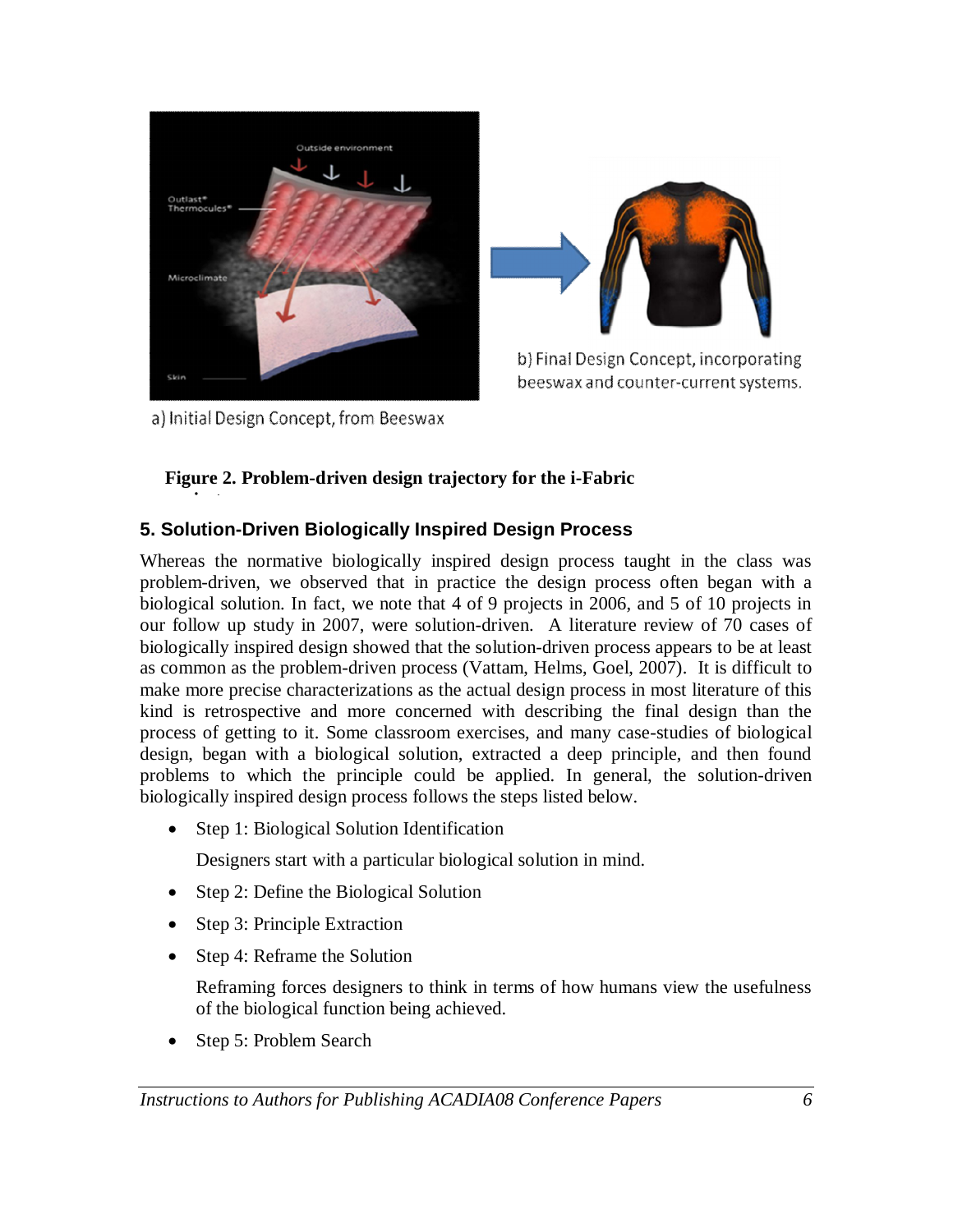Whereas search in the biological domain includes search through some finite space of biological solutions, problem search may include defining entirely new problems.

- Step 6: Problem Definition
- Step 7: Principle Application

#### **6. Sample Problem-Driven Project: Abalone Armor**

The abalone armor project provides an excellent example of the solution-driven approach. The team first determined that they wanted to use abalone shell (Figure 3), in particular, nacre, as their inspiration, and then formulated a problem that could be solved by the impact-resistant nacre. The designers had an initial understanding of the superficial characteristics of nacre, and quickly settled on the problem of conceptualizing a bullet-proof vest using the abalone nacre. Later, the team abstracted their problem specification to "using a material that combines the qualities of strength, toughness and self-healing", and reframed their problem as the question: "What characteristics do organisms have that enable them to prevent, withstand and heal damage?"

Using these more abstract problem definitions, the students were instructed to investigate other sources. They looked at spider silk, lobster exoskeleton, sea star, rhino horn, and human bone. Each new alternative was dismissed after a short period of analysis, demonstrating a solution fixation that was common among all groups. That is, as soon as an initial biological source of inspiration was investigated, that source of inspiration tended to dominate all future solution development. Alternative sources of inspiration were dismissed as soon as a potential challenge was encountered, despite the fact that some of those same challenges also were true of the initial, fixated source of inspiration.

As the designers understood the behavior of the abalone shell better, an understanding developed that suggested to the designers that the way substances react to forces not only depended on the magnitude of the force, but also the duration. This created an elaboration of the problem to include resistance to both bullets and knife strikes, which apply different force magnitudes over different time frames. Because there were now multiple functions which the solution needed to address we classified this as a multifunctional problem.

The analysis of abalone nacre, including fracture mechanics of response to bullet impact based on criteria such as facture stress, surface energy, strength intensity, and minimum initial crack size, showed that body armor made from abalone nacre would be one hundred times too weak to stop a bullet, and would weigh ten times more than conventional Kevlar body armor. The analysis in this project was mostly technical and quantitative, and did not result in a conceptual design.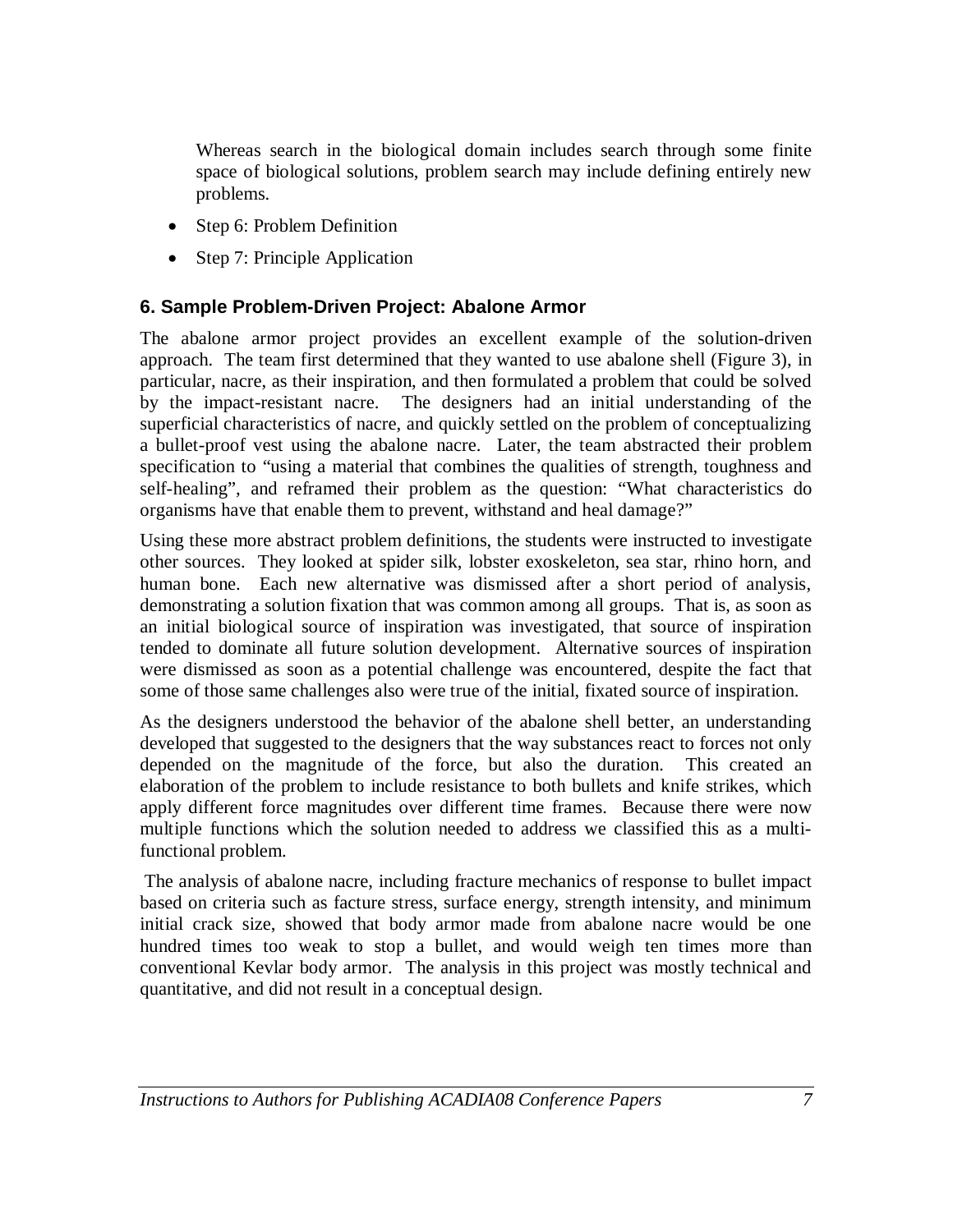| Project                   | Sources<br>Used | Sources<br>Investigated | Initial<br>Fixation | Solution/<br>Problem | Multi-<br>function<br>problem | Multi-<br>function<br>solution | Structural<br>Focus | Optimization   |
|---------------------------|-----------------|-------------------------|---------------------|----------------------|-------------------------------|--------------------------------|---------------------|----------------|
| <b>Bomb</b><br>Detection  | $\overline{2}$  | 3                       | $\overline{a}$      | Problem              | Yes                           | N <sub>o</sub>                 | No                  | N <sub>0</sub> |
| Traffic<br>Routing        | 1               | $\overline{4}$          | Ants                | Problem              | N <sub>o</sub>                | N <sub>o</sub>                 | N <sub>o</sub>      | Yes            |
| <b>Body Armor</b>         | $\mathbf{1}$    | 6                       | Abalone             | Solution             | Yes                           | Yes                            | Yes                 | N <sub>o</sub> |
| Air Filtration            | $\overline{2}$  | 10                      | $\overline{a}$      | Problem              | No                            | No                             | Yes                 | N <sub>o</sub> |
| Visual<br>Display         | $\overline{2}$  | 3                       | Morpho              | Solution             | Yes                           | N <sub>o</sub>                 | Yes                 | No             |
| Stealth<br>U/W<br>Vehicle | 2               | $\overline{2}$          | Copepod             | Solution             | Yes                           | No                             | Yes                 | N <sub>o</sub> |
| Phone<br>Cell<br>Case     | $\mathbf{1}$    | 6                       | Abalone             | Solution             | Yes                           | Yes                            | Yes                 | No             |
| Adaptive<br>Garment       | $\overline{4}$  | 6                       | $\overline{a}$      | Problem              | Yes                           | No                             | Yes                 | N <sub>o</sub> |
| Surfboard<br>Camouflage   | $\overline{2}$  | $\overline{4}$          | Ponyfish            | Problem              | Yes                           | N <sub>o</sub>                 | N <sub>o</sub>      | No             |

**Table 7.1 Project Summary**

All phases of design, initial through final, mimicked the components and materials of the abalone shell exactly, assuming the same composite of calcium carbonate and protein would be applied to the bullet-proof vest. Closely mimicking structure in this way was another common design practice highlighted by this case. Because the final design attempted to use a single solution to meet the needs of the multi-functional problem, we classified this as a multi-functional solution.

## **7. Conclusions**

The two high-level processes for performing biologically inspired design are based on the two different starting points – the problem or the biological solution. Many of the design steps in the two are the same though their ordering varies between the two processes. Table 7.1 provides a summary of all observed projects. The projects are evenly divided between the two processes, a pattern that we continued to note in our follow up study in Fall of 2007. When the process of design is solution-driven, structural focus occurred 100% of the time, whereas problem-driven design teams focused more often (60%) on the functions and behaviors of biological systems. Additionally, whereas solution-driven teams always incorporated multiple functions in their design problem-driven design teams only did so 60% of the time. This suggests that whichever starting point is used for the biologically inspired design, designers tend to fixate on that initial point, to the exclusion of alternatives.